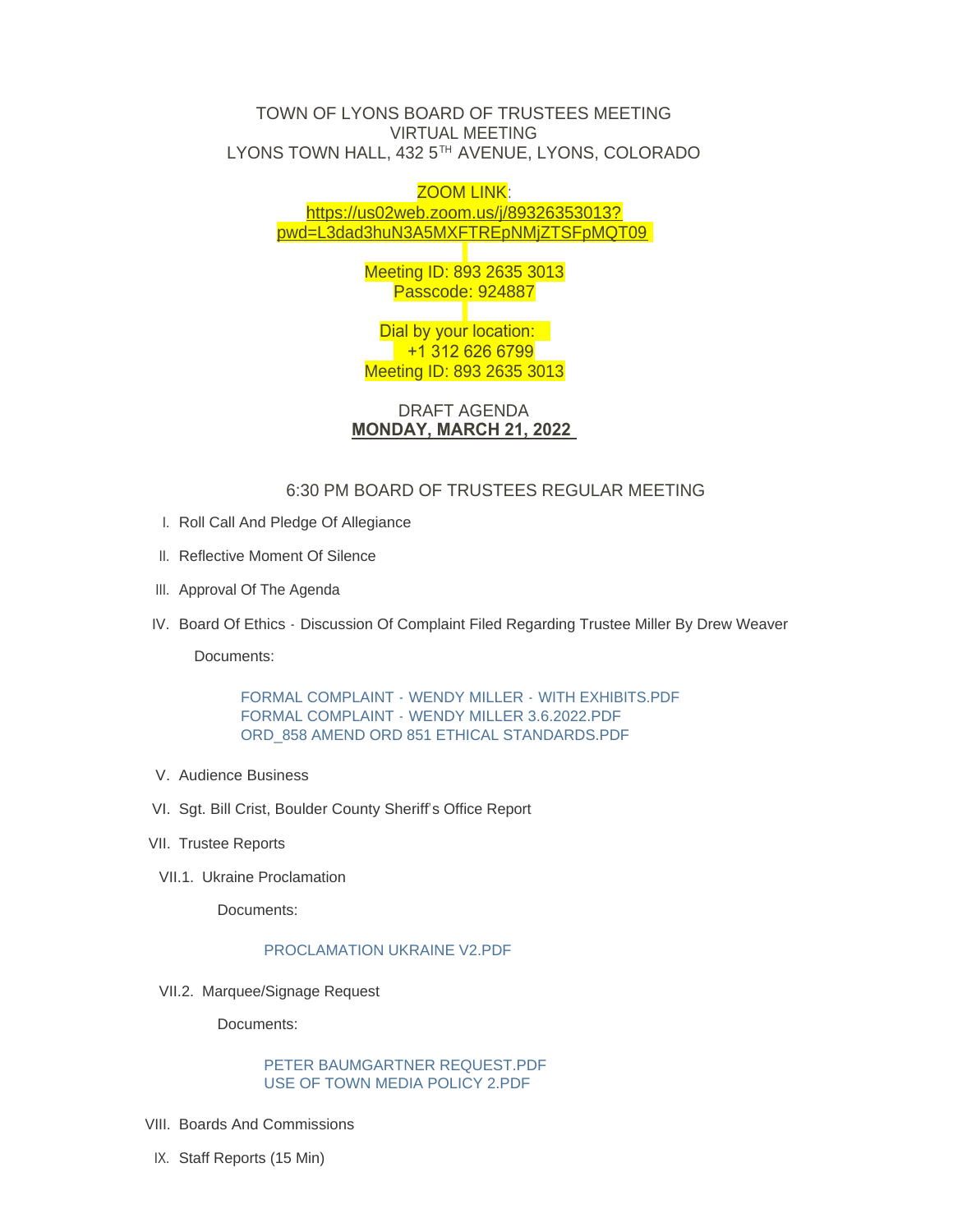### IX.1. Utility Update

Documents:

### [UTILITY UPDATE 21 MAR 2022.PDF](https://www.townoflyons.com/AgendaCenter/ViewFile/Item/9966?fileID=20779) [FORSBERG ANNEXATION REQUIREMENT.PDF](https://www.townoflyons.com/AgendaCenter/ViewFile/Item/9966?fileID=20780)

IX.2. Administrator's Report

Documents:

## [1 ADMINISTRATORS REPORT 3-21-2023.PDF](https://www.townoflyons.com/AgendaCenter/ViewFile/Item/9967?fileID=20781) [HISTORIC LOADING DOCK 350 BROADWAY AVE.PDF](https://www.townoflyons.com/AgendaCenter/ViewFile/Item/9967?fileID=20782)

- IX.3. Legal Update
- X. Ordinances And Public Hearings
	- X.1. 1st Reading Ordinance 1121 An Ordinance Of The Town Of Lyons, Colorado Amending Certain Sections Of Chapter 2, Article 2 Of The Lyons Municipal Code Concerning Board Meetings And Procedures

Documents:

ORD 1121 - [BOARD MEETINGS AND PROCEDURES V2.PDF](https://www.townoflyons.com/AgendaCenter/ViewFile/Item/9969?fileID=20762) EXHIBIT A - [REDLINE BOARD MEETINGS AND PROCEDURES.PDF](https://www.townoflyons.com/AgendaCenter/ViewFile/Item/9969?fileID=20764) EXHIBIT B - [CLEAN BOARD MEETINGS AND PROCEDURES.PDF](https://www.townoflyons.com/AgendaCenter/ViewFile/Item/9969?fileID=20763)

X.1.a. REDLINE ORDINANCE 1121

Documents:

#### EXHIBIT A - [REDLINE BOARD MEETINGS AND PROCEDURES V2.PDF](https://www.townoflyons.com/AgendaCenter/ViewFile/Item/10000?fileID=20811)

X.2. 1st Reading – Ordinance 1122 – An Ordinance Of The Town Of Lyons Repealing And Replacing Chapter 16, Article 8 Of The Lyons Municipal Code Concerning Off-Street Parking Regulations

Documents:

[COVER\\_ORD1122\\_OFF-STREET\\_PARKING\\_REGULATIONS.PDF](https://www.townoflyons.com/AgendaCenter/ViewFile/Item/9970?fileID=20768) ORDINANCE 1122 - [OFF-STREET PARKING REGULATIONS.PDF](https://www.townoflyons.com/AgendaCenter/ViewFile/Item/9970?fileID=20767) EXHIBIT A - [REDLINE OFF-STREET PARKING REGULATIONS \(V2\).PDF](https://www.townoflyons.com/AgendaCenter/ViewFile/Item/9970?fileID=20765) EXHIBIT B - [CLEAN OFF-STREET PARKING REGULATIONS \(V2\).PDF](https://www.townoflyons.com/AgendaCenter/ViewFile/Item/9970?fileID=20766)

- XI. Consent Agenda
- XI.1. Resolution 2022-27 A Resolution Of The Town Of Lyons Accepting Public Improvements Of The Bohn Park Stormwater Improvement Project: Red Hill Gulch

Documents:

[RESO 2022-27\\_BOT COVER\\_STRM-RHG\\_PUBLIC IMPROVEMENT](https://www.townoflyons.com/AgendaCenter/ViewFile/Item/9971?fileID=20772)  ACCEPTANCE.PDF [RESO 2022-27\\_STRM-RHG\\_PUBLIC IMPROVEMENT ACCEPTANCE.PDF](https://www.townoflyons.com/AgendaCenter/ViewFile/Item/9971?fileID=20769) [RESO 2022-27\\_STRM-RHG\\_PUBLIC IMPROVEMENT](https://www.townoflyons.com/AgendaCenter/ViewFile/Item/9971?fileID=20770)  ACCEPTANCE\_EXHIBIT 1 SUBST COMPLETION.PDF RESO 2022-27\_STRM-RHG\_PUBLIC IMPROVEMENT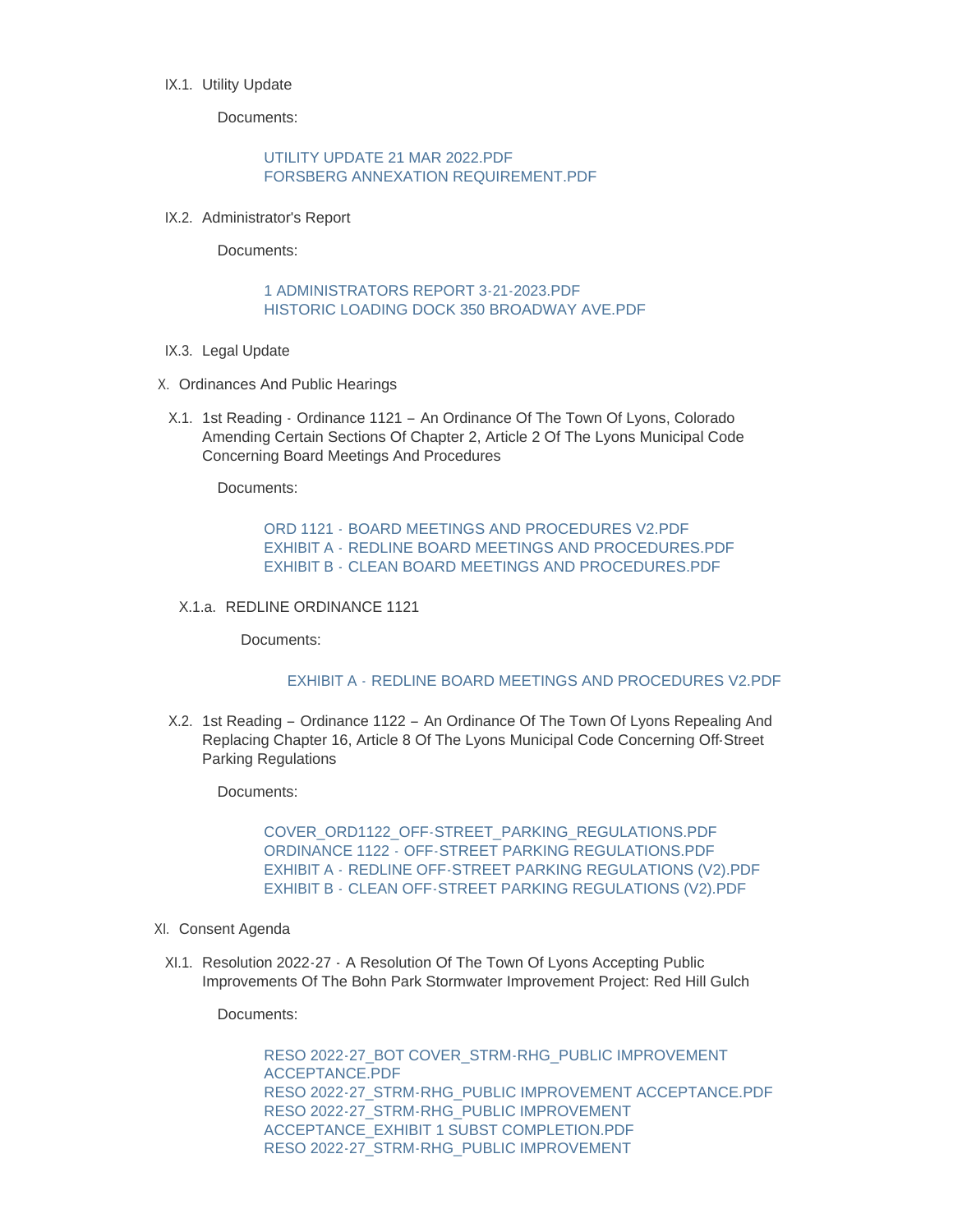#### ACCEPTANCE\_EXHIBIT 2 LETTER OF FINAL ACCEPTANCE.PDF

XI.2. Resolution 2022-28 - A Resolution Of The Town Of Lyons Accepting Public Improvements Of The Lyons 2nd Avenue Bridge Replacement

Documents:

[RESO 2022-28\\_BOT COVER\\_2AVE-BR\\_PUBLIC IMPROVEMENT](https://www.townoflyons.com/AgendaCenter/ViewFile/Item/9972?fileID=20775)  ACCEPTANCE.PDF [RESO 2022-28\\_2AVE-BR\\_PUBLIC IMPROVEMENT ACCEPTANCE.PDF](https://www.townoflyons.com/AgendaCenter/ViewFile/Item/9972?fileID=20773) [RESO 2022-28\\_2AVE-BR\\_PUBLIC IMPROVEMENT ACCEPTANCE\\_EXHIBIT](https://www.townoflyons.com/AgendaCenter/ViewFile/Item/9972?fileID=20774)  1 - SUBST COMPLETION.PDF

XI.3. Resolution 2022-29 - A Resolution Of The Town Of Lyons, Colorado Approving An Amendment To The Lyons Planning Area Comprehensive Development Plan Intergovernmental Agreement

Documents:

[RESO 2022-29 BO CO IGA EXTENSION COVER.PDF](https://www.townoflyons.com/AgendaCenter/ViewFile/Item/9973?fileID=20799) RESOLUTION 2022-29 RESOLUTION APPROVING EXTENSION TO BOCO [PLANNING AREA COMPREHENSIVE DEVELOPMENT \(DITTMAN EDITS 3-](https://www.townoflyons.com/AgendaCenter/ViewFile/Item/9973?fileID=20777) 17-2022).PDF [2022.AMENDMENT TO EXTEND LYONS IGA.PDF](https://www.townoflyons.com/AgendaCenter/ViewFile/Item/9973?fileID=20776)

XI.4. MARCH ACCOUNTS PAYABLE

Documents:

[BOT PAYABLES 03.21.2022.PDF](https://www.townoflyons.com/AgendaCenter/ViewFile/Item/9974?fileID=20760) [UNPAID INVOICE REPORT 03.21.2022.PDF](https://www.townoflyons.com/AgendaCenter/ViewFile/Item/9974?fileID=20761)

XI.5. January 13, 2022 Special BOT Meeting Minutes

Documents:

### [JAN 13TH MINUTES V2.PDF](https://www.townoflyons.com/AgendaCenter/ViewFile/Item/9975?fileID=20757)

XI.6. February 23, 2022 SPECIAL BOT MEETING MINUTES

Documents:

## [FEB 23RD MINUTES BOT MEETING V2.PDF](https://www.townoflyons.com/AgendaCenter/ViewFile/Item/9976?fileID=20758)

XI.7. March 7, 2022 BOT Meeting Minutes

Documents:

#### [MARCH 7TH 22 MINUTES V2.PDF](https://www.townoflyons.com/AgendaCenter/ViewFile/Item/9977?fileID=20759)

- XII. Items Removed From The Consent Agenda
- XIII. General Business
- XIII.1. Discussion/Direction To Staff Regarding McCain Agreement

Documents: